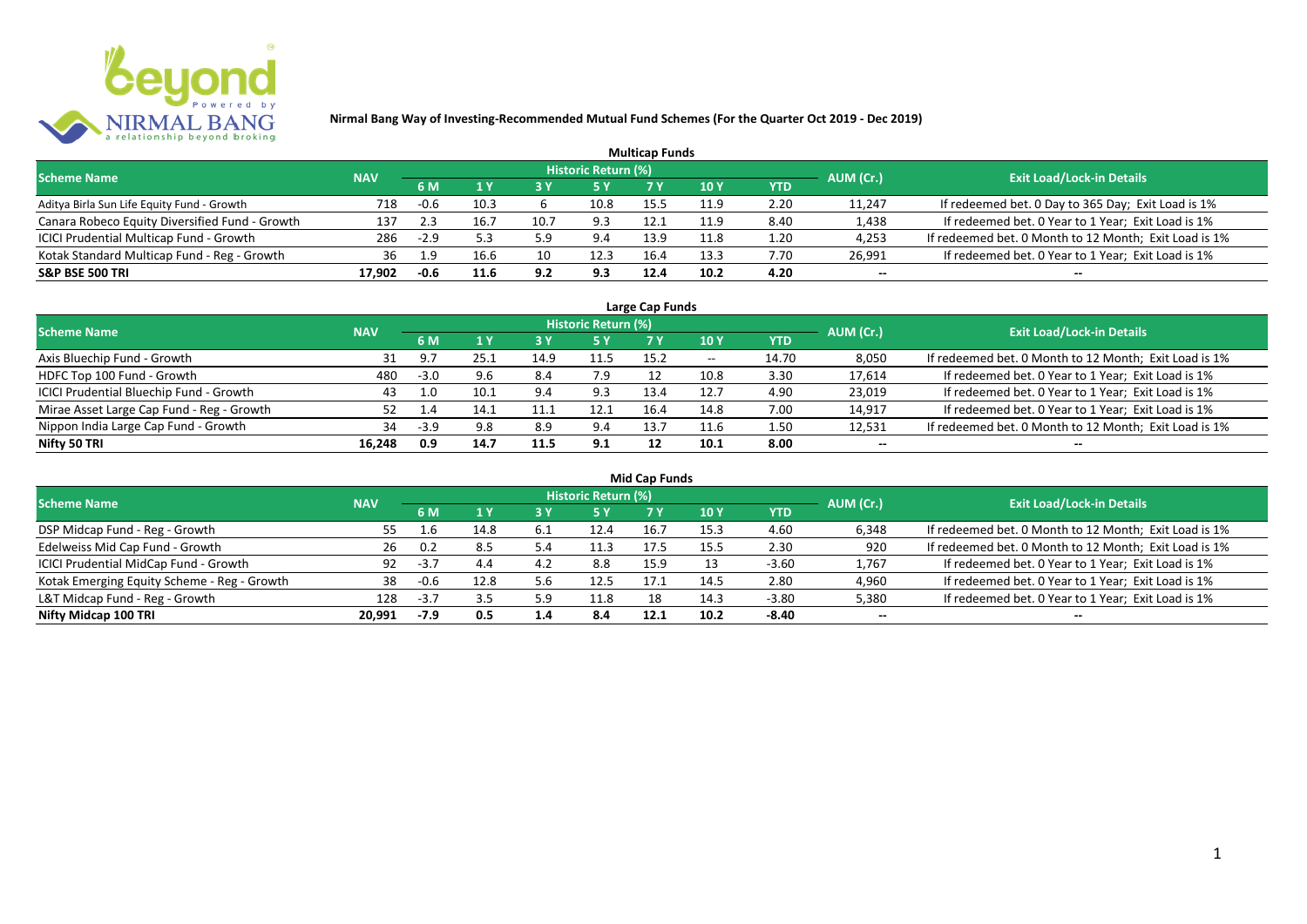

|                                                  |            |        |      |     |                            | Large & Midcap |      |      |           |                                                    |
|--------------------------------------------------|------------|--------|------|-----|----------------------------|----------------|------|------|-----------|----------------------------------------------------|
| <b>Scheme Name</b>                               | <b>NAV</b> |        |      |     | <b>Historic Return (%)</b> |                |      |      | AUM (Cr.) | <b>Exit Load/Lock-in Details</b>                   |
|                                                  |            | 6 M    |      |     | 5 Y                        |                |      | YTD  |           |                                                    |
| Canara Robeco Emerging Equities - Growth         | 93         | $-1.0$ | 11.9 | 8.3 | 13.5                       | 20.2           | 18.7 | 4.00 | 4.980     | If redeemed bet. 0 Year to 1 Year; Exit Load is 1% |
| Invesco India Growth Opportunities Fund - Growth | 35.        | -2 Q   | 16.2 |     | 11.'                       |                | 12.9 | 7.80 | 1,822     | If redeemed bet. 0 Year to 1 Year; Exit Load is 1% |
| Principal Emerging Bluechip Fund - Growth        | 103        | 0.7    | 8.8  |     | 12.7                       | 18.6           |      | 2.30 | 2,199     | If redeemed bet. 0 Year to 1 Year; Exit Load is 1% |
| NIFTY Large Midcap 250 TRI                       | 7.064      | $-2.1$ |      | 8.1 | 10.3                       | 13.9           | 11.2 | 1.00 | $- -$     | $- -$                                              |

|                                  |            |        |      |      |                            | <b>Focused Funds</b> |       |       |           |                                                       |
|----------------------------------|------------|--------|------|------|----------------------------|----------------------|-------|-------|-----------|-------------------------------------------------------|
| <b>Scheme Name</b>               | <b>NAV</b> |        |      |      | <b>Historic Return (%)</b> |                      |       |       | AUM (Cr.) | <b>Exit Load/Lock-in Details</b>                      |
|                                  |            | 6 M    | 1 V  |      | 5 Y                        |                      | 10 Y  | YTD   |           |                                                       |
| Axis Focused 25 Fund - Growth    | 30         | - 9. 7 | 20.1 | 13.8 | 14                         | 15.3                 | $- -$ | 11.30 | 8.384     | If redeemed bet. 0 Month to 12 Month; Exit Load is 1% |
| SBI Focused Equity Fund - Growth | 148        | 4.7    | 21.9 |      | 12.9                       |                      | 17.3  | 11.60 | 5.726     | If redeemed bet. 0 Year to 1 Year; Exit Load is 1%    |
| <b>S&amp;P BSE 500 TRI</b>       | 17.902     | $-0.6$ | 11.6 | ດ າ  | 9.3                        | 12.4                 | 10.2  | 4.20  | $- -$     | $- -$                                                 |

| <b>Small Cap Funds</b>                         |            |         |        |                     |      |                          |       |            |           |                                                    |  |  |  |  |
|------------------------------------------------|------------|---------|--------|---------------------|------|--------------------------|-------|------------|-----------|----------------------------------------------------|--|--|--|--|
| <b>Scheme Name</b>                             | <b>NAV</b> |         |        | Historic Return (%) |      |                          |       |            | AUM (Cr.) | <b>Exit Load/Lock-in Details</b>                   |  |  |  |  |
|                                                |            |         |        |                     | 5 Y  | 7 Y                      | 710Y  | <b>YTD</b> |           |                                                    |  |  |  |  |
| Franklin India Smaller Companies Fund - Growth | 49         | -9.5    | $-1.9$ | $-0.1$              | 8.5  | 17.5                     | 15.3  | $-6.60$    | 7,005     | If redeemed bet. 0 Year to 1 Year; Exit Load is 1% |  |  |  |  |
| HDFC Small Cap Fund - Growth                   | 39         | $-10.9$ | $-3.9$ | 7.2                 | 10.9 | 14.5                     | 12.5  | $-8.50$    | 8,845     | If redeemed bet. 0 Year to 1 Year; Exit Load is 1% |  |  |  |  |
| L&T Emerging Businesses Fund - Reg - Growth    | 22         | -8.4    | -5.1   |                     | 12.1 | $\overline{\phantom{a}}$ | $- -$ | $-9.70$    | 5,985     | If redeemed bet. 0 Year to 1 Year; Exit Load is 1% |  |  |  |  |
| SBI Small Cap Fund - Growth                    |            | 1.9     | 9.6    | 10.7                | 17.3 | 23.3                     | 17.9  | 3.70       | 2,704     | If redeemed bet. 0 Year to 1 Year; Exit Load is 1% |  |  |  |  |
| Nifty Smallcap 100 TRI                         | 6.896      | $-13.6$ | $-3.3$ | $-3.6$              | 3.6  | 8.2                      | 6.8   | $-12.00$   | $- -$     | --                                                 |  |  |  |  |

## **ELSS Schemes (Tax Saving u/s 80-C)**

| <b>Scheme Name</b>                            | <b>NAV</b> |      |      | <b>Historic Return (%)</b> |           |       |            |         | AUM (Cr.) | <b>Exit Load/Lock-in Details</b> |
|-----------------------------------------------|------------|------|------|----------------------------|-----------|-------|------------|---------|-----------|----------------------------------|
|                                               |            | 6 M  |      |                            | <b>5Y</b> | 7 Y   | <b>10Y</b> | YTD     |           |                                  |
| Aditya Birla Sun Life Tax Relief 96 - Growth  | 31         | -2.3 | 6.8  | 7.b                        | 11.6      | 15.6  | 11.6       | $-0.10$ | 9,129     | Nil                              |
| Axis Long Term Equity Fund - Growth           | 48         | 9.8  | 22.9 | 12.8                       | 13.1      | 19.1  | $- -$      | 12.10   | 20,425    | Nil                              |
| IDFC Tax Advantage (ELSS) Fund - Reg - Growth | 53         | -5.5 |      |                            | 9.9       | 14.2  | 12.3       | $-2.00$ | 1,994     | Nil                              |
| Invesco India Tax Plan - Growth               | 52         |      |      | 9.4                        | 10.8      | 15.6  | 13.8       | 5.70    | 912       | Nil                              |
| Mirae Asset Tax Saver Fund - Reg - Growth     | 18         | 2.3  |      | 12.7                       | $  \,$    | $- -$ | $- -$      | 7.50    | 2,466     | Nil                              |
| <b>S&amp;P BSE 200 TRI</b>                    | 5.808      | 0.3  | 13   | 10.1                       | 9.7       | 12.7  | 10.3       | 5.50    | $- -$     | $- -$                            |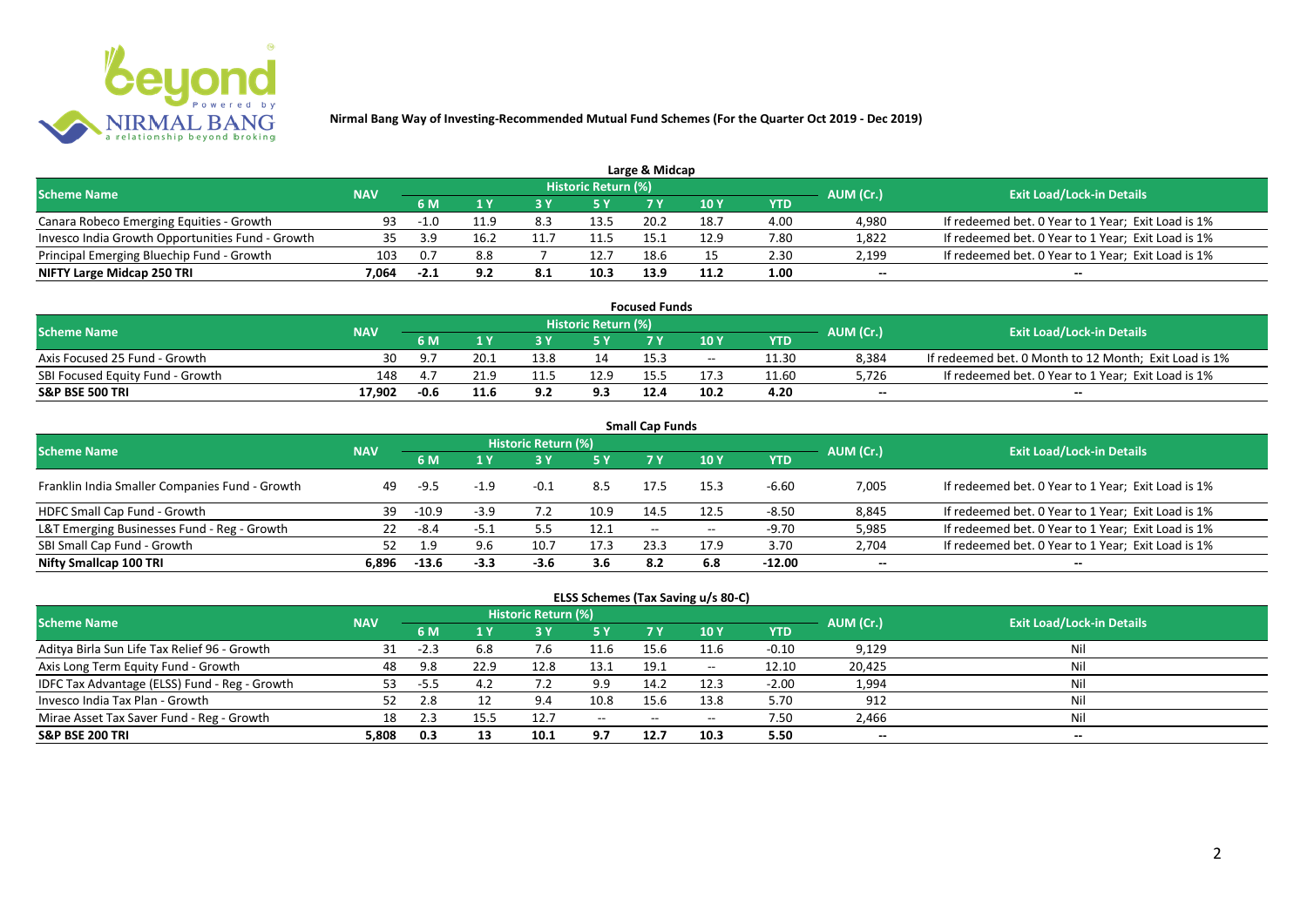

|                                           |            |        |      |                            |           | <b>Contra/Value Fund</b> |      |            |           |                                                    |
|-------------------------------------------|------------|--------|------|----------------------------|-----------|--------------------------|------|------------|-----------|----------------------------------------------------|
| <b>Scheme Name</b>                        | <b>NAV</b> |        |      | <b>Historic Return (%)</b> |           |                          |      |            | AUM (Cr.) | <b>Exit Load/Lock-in Details</b>                   |
|                                           |            | 6 M    |      |                            | <b>5Y</b> |                          | 10Y  | <b>YTD</b> |           |                                                    |
| Kotak India EQ Contra Fund - Reg - Growth |            |        | 13.7 |                            | 10.2      |                          | 11.1 | 6.30       | 860       | If redeemed bet. 0 Year to 1 Year; Exit Load is 1% |
| Invesco India Contra Fund - Growth        | 47         | -1.6   |      | 9.5                        | 11.4      | 15.9                     |      | 1.00       | 4,263     | If redeemed bet. 0 Year to 1 Year; Exit Load is 1% |
| UTI Value Opportunities Fund - Growth     | 61         | $-1.2$ |      |                            |           |                          | 10.2 | 3.50       | 4,333     | If redeemed bet. 0 Year to 1 Year; Exit Load is 1% |
| Nippon India Value Fund - Growth          | 73         |        |      |                            | 9.4       | 12.5                     | 10.8 | 2.10       | 3,072     | If redeemed bet. 0 Year to 1 Year; Exit Load is 1% |
| <b>S&amp;P BSE 500 TRI</b>                | 17.902     | $-0.6$ | 11.6 | 9.2                        | 9.3       | 12.4                     | 10.2 | 4.20       | $- -$     | $-$                                                |

| Sector/Thematic                                        |            |        |        |                     |           |      |            |            |                          |                                                    |  |  |  |
|--------------------------------------------------------|------------|--------|--------|---------------------|-----------|------|------------|------------|--------------------------|----------------------------------------------------|--|--|--|
| Scheme Name                                            | <b>NAV</b> |        |        | Historic Return (%) |           |      |            |            | AUM (Cr.)                | <b>Exit Load/Lock-in Details</b>                   |  |  |  |
|                                                        |            | 6 M    | 1 Y    | <b>73 Y</b>         | <b>5Y</b> | 7Y   | <b>10Y</b> | <b>YTD</b> |                          |                                                    |  |  |  |
| Canara Robeco Consumer Trends Fund - Reg -             | 42         | 9.2    | 24.9   | 12.6                | 14        | 15.9 | 15.1       | 12.30      | 354                      | If redeemed bet. 0 Year to 1 Year; Exit Load is 1% |  |  |  |
| Growth                                                 |            |        |        |                     |           |      |            |            |                          |                                                    |  |  |  |
| Mirae Asset Great Consumer Fund - Growth               | 37         | 5.9    | 18.2   | 14                  | 13.2      | 16.3 | $- -$      | 6.90       | 873                      | If redeemed bet. 0 Year to 1 Year; Exit Load is 1% |  |  |  |
| <b>ICICI Prudential Technology Fund - Growth</b>       | 54         | $-7.8$ | $-5.3$ | 11.3                | 7.7       | 16.1 | 16.2       | $-4.00$    | 440                      | If redeemed bet. 0 Day to 15 Day; Exit Load is 1%  |  |  |  |
| Nippon India Pharma Fund - Growth                      | 144        | $-5.6$ | $-6.5$ | $-0.7$              | 3.9       | 11.7 | 14.7       | $-4.00$    | 2,332                    | If redeemed bet. 0 Year to 1 Year; Exit Load is 1% |  |  |  |
| ICICI Prudential Banking and Financial Services Fund - |            |        |        | 10.7                |           | 17.6 |            |            |                          |                                                    |  |  |  |
| Retail - Growth                                        | 64         |        | 18.6   |                     | 14.4      |      | 16         | 4.70       | 3,290                    | If redeemed bet. 0 Day to 15 Day; Exit Load is 1%  |  |  |  |
| <b>S&amp;P BSE 500 TRI</b>                             | 17.902     | $-0.6$ | 11.6   | 9.2                 | 9.3       | 12.4 | 10.2       | 4.20       | $\overline{\phantom{a}}$ | $\overline{\phantom{a}}$                           |  |  |  |

|                                                  |            |     |      |                            |            |                                                | <b>Dynamic Asset Allocation Funds</b> |            |           |                                                         |
|--------------------------------------------------|------------|-----|------|----------------------------|------------|------------------------------------------------|---------------------------------------|------------|-----------|---------------------------------------------------------|
| <b>Scheme Name</b>                               | <b>NAV</b> |     |      | <b>Historic Return (%)</b> |            |                                                |                                       |            | AUM (Cr.) | <b>Exit Load/Lock-in Details</b>                        |
|                                                  |            | 6 M | 1 Y  | 73 Y                       | <b>5 Y</b> | <b>7 Y</b>                                     | 10 <sub>Y</sub>                       | <b>YTD</b> |           |                                                         |
| ICICI Prudential Balanced Advantage Fund - Reg - | 37         | 3.9 | 12.4 | 8                          | 9.2        | 12.3                                           | 12.2                                  | 7.00       | 27,956    | If redeemed bet. 0 Year to 1 Year; Exit Load is 1%      |
| Growth                                           |            |     |      |                            |            |                                                |                                       |            |           |                                                         |
| Invesco India Dynamic Equity Fund - Growth       | 30         | 3.1 | 10.2 | 8                          | 8.1        | 12                                             | 10.7                                  | 6.90       | 922       | If redeemed bet. 0 Month to 3 Month; Exit Load is 0.25% |
| Nippon India Balanced Advantage Fund - Growth    | 91         |     | 8.6  | 7.4                        | 8.5        | 11.7                                           | 10.7                                  | 4.70       | 2,406     | If redeemed bet. 0 Month to 12 Month; Exit Load is 1%   |
| SBI Dynamic Asset Allocation Fund - Reg - Growth | 13         | 0.5 | 4.4  | 7.3                        | $- -$      | $\hspace{0.1mm}-\hspace{0.1mm}-\hspace{0.1mm}$ | $- -$                                 | 2.60       | 681       | If redeemed bet. 0 Month to 12 Month; Exit Load is 1%   |
| NIFTY 50 Hybrid Composite Debt 65:35 Index       | 10,180     | 3.3 | 14.5 | 10.2                       | 9.2        |                                                | 9.7                                   | 8.60       | $- -$     | $- -$                                                   |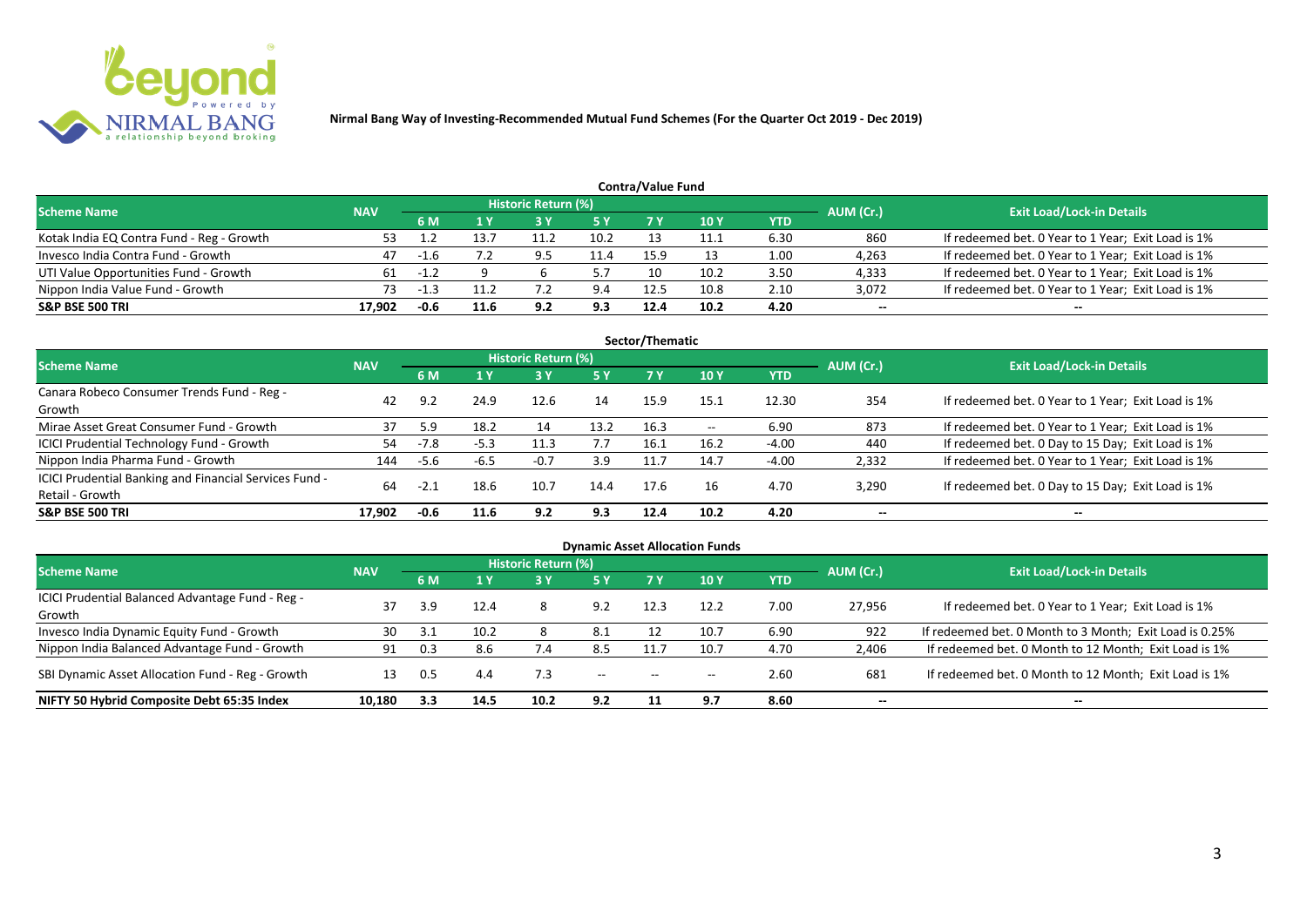

| <b>Hybrid Aggressive</b>                        |            |        |      |                            |       |       |       |            |           |                                                       |  |  |  |
|-------------------------------------------------|------------|--------|------|----------------------------|-------|-------|-------|------------|-----------|-------------------------------------------------------|--|--|--|
| <b>Scheme Name</b>                              | <b>NAV</b> |        |      | <b>Historic Return (%)</b> |       |       |       |            | AUM (Cr.) | <b>Exit Load/Lock-in Details</b>                      |  |  |  |
|                                                 |            | 6 M    |      |                            | 5 Y   | 7 Y   | 10 Y  | <b>YTD</b> |           |                                                       |  |  |  |
| HDFC Hybrid Equity Fund - Growth                | 53         | -0.6   | 9.4  | 4.8                        | 5.3   |       | 8.8   | 3.60       | 21,076    | If redeemed bet. 0 Year to 1 Year; Exit Load is 1%    |  |  |  |
| ICICI Prudential Equity & Debt Fund - Growth    | 133        | $-0.7$ |      |                            | 9.5   | 14.1  | 13.4  | 3.90       | 23,487    | If redeemed bet. 0 Year to 1 Year; Exit Load is 1%    |  |  |  |
| Mirae Asset Hybrid - Equity Fund - Reg - Growth | 15         | ᆠᆠ     | 12.5 | 9.4                        | $- -$ | $- -$ | $- -$ | 6.20       | 2,590     | If redeemed bet. 0 Year to 1 Year; Exit Load is 1%    |  |  |  |
| SBI Equity Hybrid Fund - Growth                 | 141        | 5.4    | 17.4 | 9.1                        | 11    | 14.8  | 11.9  | 9.80       | 30,551    | If redeemed bet. 0 Month to 12 Month; Exit Load is 1% |  |  |  |
| Canara Robeco Equity Hybrid Fund - Growth       | 163        | -22    | 14.4 | 8.4                        | 10.1  | 13.   | 12.4  | 8.10       | 2,488     | If redeemed bet. 0 Year to 1 Year; Exit Load is 1%    |  |  |  |
| NIFTY 50 Hybrid Composite Debt 65:35 Index      | 10,180     | 3.3    | 14.5 | 10.2                       | 9.2   |       | 9.7   | 8.60       | $- -$     | --                                                    |  |  |  |

| <b>Arbitrage Fund</b>                      |            |      |     |                     |     |     |     |            |           |                                                         |  |  |  |
|--------------------------------------------|------------|------|-----|---------------------|-----|-----|-----|------------|-----------|---------------------------------------------------------|--|--|--|
| <b>Scheme Name</b>                         | <b>NAV</b> |      |     | Historic Return (%) |     |     |     |            | AUM (Cr.) | <b>Exit Load/Lock-in Details</b>                        |  |  |  |
|                                            |            | 1 M  | M   | 6 M                 | 1 V |     |     | <b>YTD</b> |           |                                                         |  |  |  |
| IDFC Arbitrage Fund - Reg - Growth         | 24         | -4.6 | 5.b | b.4                 | 6.3 | 6.3 | b.1 | 6.50       | 10,163    | If redeemed bet. 0 Month to 1 Month; Exit Load is 0.25% |  |  |  |
| Kotak Equity Arbitrage Fund - Reg - Growth |            |      |     |                     | 6.2 |     |     | 6.30       | 15,972    | If redeemed bet. 0 Day to 30 Day; Exit Load is 0.25%    |  |  |  |
| Nippon India Arbitrage Fund - Growth       |            | -54  |     |                     | 6.3 |     |     | 6.50       | 9.441     | If redeemed bet. 0 Month to 1 Month; Exit Load is 0.25% |  |  |  |

| <b>Equity Saver</b>                      |            |       |      |                            |        |       |       |            |           |                                                       |  |  |  |
|------------------------------------------|------------|-------|------|----------------------------|--------|-------|-------|------------|-----------|-------------------------------------------------------|--|--|--|
| <b>Scheme Name</b>                       | <b>NAV</b> |       |      | <b>Historic Return (%)</b> |        |       |       |            | AUM (Cr.) | <b>Exit Load/Lock-in Details</b>                      |  |  |  |
|                                          |            | 6 M   |      |                            | 5 Y    | 7V    | 10Y   | <b>YTD</b> |           |                                                       |  |  |  |
| Axis Equity Saver Fund - Reg - Growth    | 13         | 3.8   | 11.6 |                            | $\sim$ | $- -$ | $- -$ | 7.00       | 783       | If redeemed bet. 0 Month to 12 Month; Exit Load is 1% |  |  |  |
| <b>HDFC Equity Savings Fund - Growth</b> |            | 0.2   | 5.6  | 6.2                        | 7.b    | 8.6   | 8.8   | 3.40       | 4,823     | If redeemed bet. 0 Year to 1 Year; Exit Load is 1%    |  |  |  |
| Kotak Equity Savings Fund - Reg - Growth | 15         | . Z.b | 8.4  |                            | 7.7    | $- -$ | $- -$ | 5.30       | 1.926     | If redeemed bet. 0 Year to 1 Year; Exit Load is 1%    |  |  |  |
| CRISIL Hybrid 50+50 - Moderate Index*    | $- -$      |       |      |                            |        | --    | $- -$ | $- -$      | $- -$     | $- -$                                                 |  |  |  |

| <b>Liquid Funds</b>                |            |     |     |                     |      |                          |            |                 |           |                                  |  |  |  |
|------------------------------------|------------|-----|-----|---------------------|------|--------------------------|------------|-----------------|-----------|----------------------------------|--|--|--|
| <b>Scheme Name</b>                 | <b>NAV</b> |     |     | Historic Return (%) |      |                          | <b>YTM</b> | Avg             | AUM (Cr.) | <b>Exit Load/Lock-in Details</b> |  |  |  |
|                                    |            | 1W  | 2 W | 1 M                 | 3M   | 1Y                       |            | <b>Maturity</b> |           |                                  |  |  |  |
| Axis Liquid Fund - Growth          | 2.141      |     |     |                     | 5.9  |                          | 5.69       | 0.12            | 24,004    | Nil                              |  |  |  |
| IDFC Cash Fund - Reg - Growth      | 2,337      | 5.0 |     |                     | 5.6  | 6.8                      | 5.55       | 0.12            | 11,945    | <b>Nil</b>                       |  |  |  |
| Kotak Liquid Scheme - Reg - Growth | 3,908      | 4.9 |     |                     |      | 6.9                      |            | 0.11            | 25,805    | Nil                              |  |  |  |
| <b>CRISIL Liquid Fund Index</b>    | $- -$      | 5.3 | 5.8 | 0. L                | -6.1 | $\overline{\phantom{a}}$ | $- -$      | $- -$           | $- -$     | $- -$                            |  |  |  |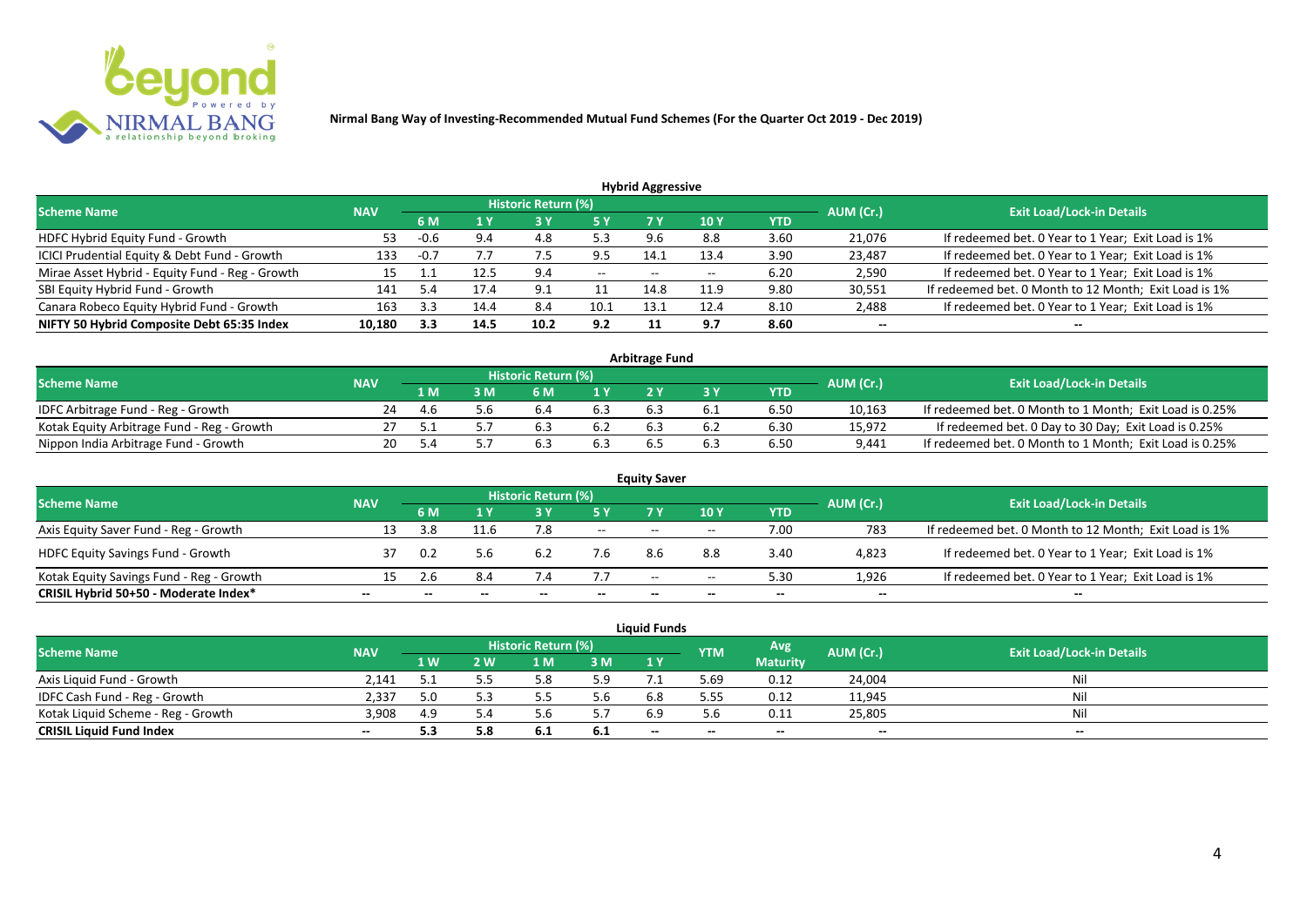

|                                               |            |     |     |                     |       | <b>Ultra Short Fund</b> |                          |                 |                          |                                  |
|-----------------------------------------------|------------|-----|-----|---------------------|-------|-------------------------|--------------------------|-----------------|--------------------------|----------------------------------|
| <b>Scheme Name</b>                            | <b>NAV</b> |     |     | Historic Return (%) |       |                         | <b>YTM</b>               | Avg             | AUM (Cr.)                | <b>Exit Load/Lock-in Details</b> |
|                                               |            | 1 M | sм  | 6 M                 | 1 Y   | 73 Y                    |                          | <b>Maturity</b> |                          |                                  |
| IDFC Ultra Short Term Fund - Reg - Growth     |            | 8.5 | 7.8 | ے.∂                 | 8.7   | $- -$                   | 6.28                     | 0.45            | 3,847                    | Nil                              |
| Sundaram Ultra Short Term Fund - Reg - Growth | 10         |     |     | $- -$               | $- -$ | $- -$                   | 6.32                     | 0.47            | 259                      | Nil                              |
| L&T Ultra Short Term Fund - Growth            |            |     |     |                     | 8.3   |                         | 6.06                     | 0.48            | 2,462                    | Nil                              |
| <b>NIFTY Ultra Short Duration Debt Index</b>  | 3,952      | 7.9 | 7.4 | ם ו                 | 8.4   |                         | $\overline{\phantom{a}}$ | $-$             | $\overline{\phantom{a}}$ | $-$                              |

|                                                  |            |       |     |                     |       | <b>Money Market Fund</b> |            |                 |           |                                  |
|--------------------------------------------------|------------|-------|-----|---------------------|-------|--------------------------|------------|-----------------|-----------|----------------------------------|
| <b>Scheme Name</b>                               | <b>NAV</b> |       |     | Historic Return (%) |       |                          | <b>YTM</b> | Avg             | AUM (Cr.) | <b>Exit Load/Lock-in Details</b> |
|                                                  |            | 1 M   | 3 M | 6 M                 | 1Y    | 3Y                       |            | <b>Maturity</b> |           |                                  |
| Aditya Birla Sun Life Money Manager Fund - Reg - | 262        |       | 7.6 | 8.3                 | 8.6   | 7.6                      | 5.98       | 0.39            | 10,219    | Nil                              |
| Growth                                           |            | 7.6   |     |                     |       |                          |            |                 |           |                                  |
| Franklin India Savings Fund - Growth             | 36         | - Q 1 | 8.4 | 8.8                 | 9.1   |                          | 6.41       | 0.58            | 2,554     | Nil                              |
| Nippon India Money Market Fund - Growth          | 2,953      | 8.5   |     | 8.3                 | 8.7   | 7.6                      | 6.13       | 0.46            | 2,587     | Nil                              |
| <b>CRISIL Liquid Fund Index</b>                  | $- -$      | 6.1   | 6.1 | 6.7                 | $- -$ | $- -$                    | --         | $- -$           | $- -$     | $\overline{\phantom{a}}$         |

| <b>Short Term Fund</b>                          |            |      |     |                     |      |            |            |                 |           |                                  |  |  |  |
|-------------------------------------------------|------------|------|-----|---------------------|------|------------|------------|-----------------|-----------|----------------------------------|--|--|--|
| <b>Scheme Name</b>                              | <b>NAV</b> |      |     | Historic Return (%) |      |            | <b>YTM</b> | Avg             | AUM (Cr.) | <b>Exit Load/Lock-in Details</b> |  |  |  |
|                                                 |            | 1 M. | 3 M | 6 M                 | 1Y   | <b>3 Y</b> |            | <b>Maturity</b> |           |                                  |  |  |  |
| Axis Short Term Fund - Growth                   |            | 12.2 | 9.4 | 10.7                | 10.3 |            | 6.89       | 1.90            | 2,347     | Nil                              |  |  |  |
| HDFC Short Term Debt Fund - Growth              |            | 12.1 |     | 10.5                | 10.1 |            | 7.56       | 2.75            | 8,296     | Nil                              |  |  |  |
| IDFC Bond Fund - Short Term Plan - Reg - Growth | 40         | 12.2 | 10  | 10.7                | 10.8 |            | 7.05       | 2.10            | 10,052    | Nil                              |  |  |  |
| Kotak Bond Short Term Plan - Reg - Growth       | 37         | 11.9 | 8.8 | 10.7                | 10.4 |            | 7.59.      | 2.73            | 9,788     | Nil                              |  |  |  |
| L&T Short Term Bond Fund - Reg - Growth         |            |      |     | 10.4                | 10.2 |            | 7.04       | 2.36            | 4,330     | Nil                              |  |  |  |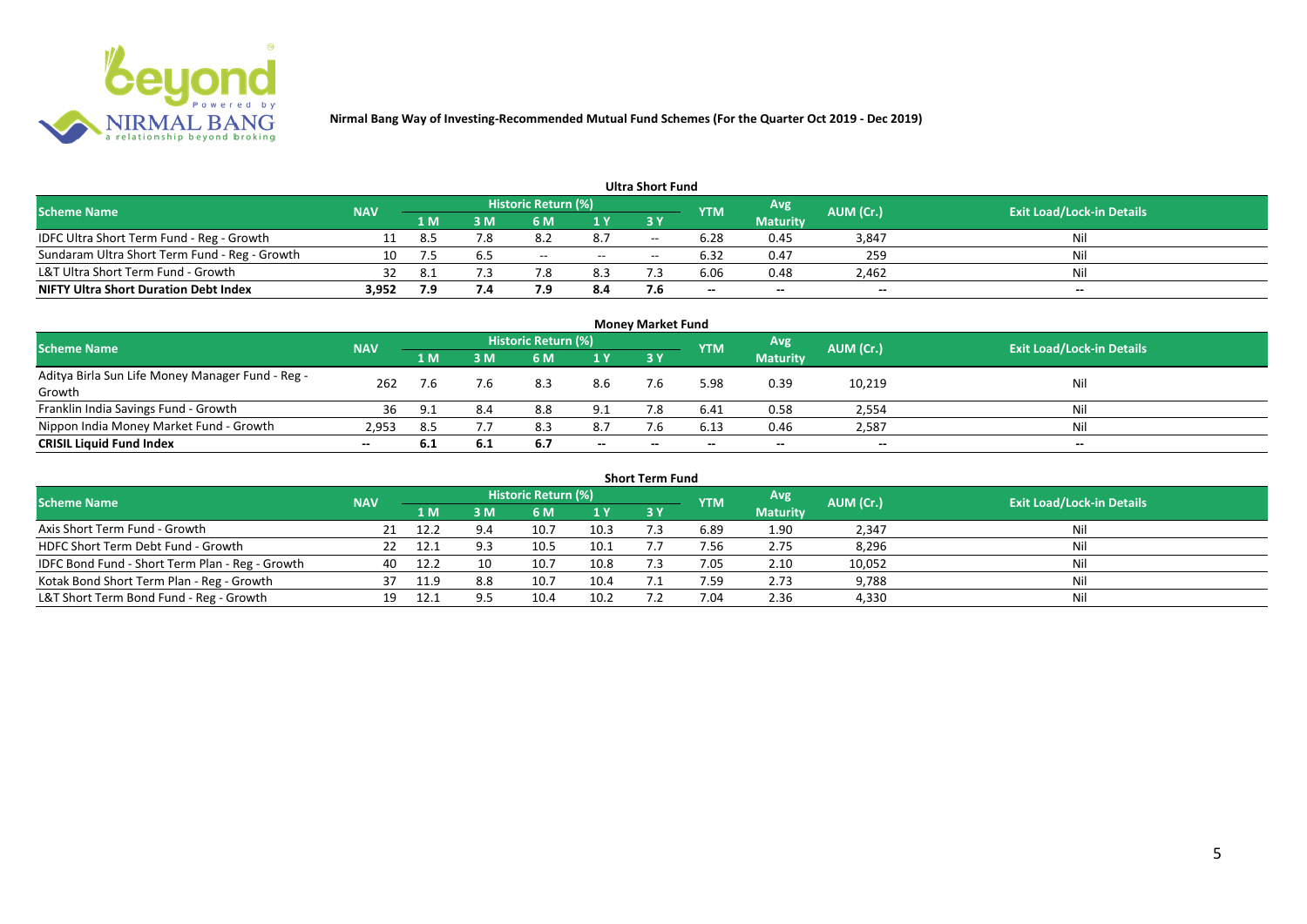

| <b>Low Duration Fund</b>                  |            |     |    |                     |     |     |            |                 |           |                                  |  |  |  |
|-------------------------------------------|------------|-----|----|---------------------|-----|-----|------------|-----------------|-----------|----------------------------------|--|--|--|
| <b>Scheme Name</b>                        | <b>NAV</b> |     |    | Historic Return (%) |     |     | <b>YTM</b> | Avg'            | AUM (Cr.) | <b>Exit Load/Lock-in Details</b> |  |  |  |
|                                           |            | 1 M | sм | 6 M                 | 1 Y | 3 Y |            | <b>Maturity</b> |           |                                  |  |  |  |
| Axis Treasury Advantage Fund - Growth     | 2.193      | 9.9 |    | Q 3                 | 9.4 |     | 6.43       | 0.79            | 2,636     | Nil                              |  |  |  |
| Canara Robeco Savings Fund - Reg - Growth |            | 8.  |    | 8.4                 | 8.7 |     | 6.2401     | 0.66            | 1,061     | Nil                              |  |  |  |
| IDFC Low Duration Fund - Reg - Growth     |            | a 1 |    | 8.8                 | 8.9 | - - | 6.36       | 0.73            | 4,874     | Nil                              |  |  |  |

| <b>Banking &amp; PSU Bond Funds</b>            |            |       |     |                            |      |  |            |                 |           |                                  |  |  |  |  |
|------------------------------------------------|------------|-------|-----|----------------------------|------|--|------------|-----------------|-----------|----------------------------------|--|--|--|--|
| <b>Scheme Name</b>                             | <b>NAV</b> |       |     | <b>Historic Return (%)</b> |      |  | <b>YTM</b> | Avg             | AUM (Cr.) | <b>Exit Load/Lock-in Details</b> |  |  |  |  |
|                                                |            | 1 M   | ١M  | 6 M                        |      |  |            | <b>Maturity</b> |           |                                  |  |  |  |  |
| HDFC Banking and PSU Debt Fund - Reg - Growth  |            |       | 9.6 |                            |      |  | 7.79       | 2.68            | 3,572     | Nil                              |  |  |  |  |
| Kotak Banking and PSU Debt Fund - Reg - Growth |            |       |     |                            | 11.8 |  |            | 3.73            | 2,794     | Nil                              |  |  |  |  |
| IDFC Banking & PSU Debt Fund - Reg - Growth    |            | 1 R R |     |                            | 13.2 |  | 7.23       | 3.27            | 9,715     | Nil                              |  |  |  |  |

| <b>Corporate Bond Funds</b>                         |            |      |     |                            |                |       |      |                 |           |                                                        |  |  |  |
|-----------------------------------------------------|------------|------|-----|----------------------------|----------------|-------|------|-----------------|-----------|--------------------------------------------------------|--|--|--|
| <b>Scheme Name</b>                                  | <b>NAV</b> |      |     | <b>Historic Return (%)</b> |                |       | YTM  | Avg             | AUM (Cr.) | <b>Exit Load/Lock-in Details</b>                       |  |  |  |
|                                                     |            | 1 M  | : M | 6 M                        | 1 <sup>Y</sup> | 73 Y. |      | <b>Maturity</b> |           |                                                        |  |  |  |
| ICICI Prudential Corporate Bond Fund - Reg - Growth | 20         | 10.6 | 8.6 | 10.4                       | 10.2           |       | 7.34 | 2.36            | 9,147     | Nil                                                    |  |  |  |
| L&T Triple Ace Bond Fund - Reg - Growth             | 50         | 9.5  |     | 17.1                       | 13.9           | 6.4   | 7.74 | 8.56            | 1,616     | If redeemed bet. 0 Month to 3 Month; Exit Load is 0.5% |  |  |  |
| Kotak Corporate Bond Fund - Std - Growth            | 2.607      |      | 9.8 | 10.4                       | 10.2           |       |      | 1.52            | 2,757     | Nil                                                    |  |  |  |

| <b>Credit Risk Fund</b>                    |            |      |     |                     |     |           |            |                 |           |                                                           |  |  |  |
|--------------------------------------------|------------|------|-----|---------------------|-----|-----------|------------|-----------------|-----------|-----------------------------------------------------------|--|--|--|
| <b>Scheme Name</b>                         | <b>NAV</b> |      |     | Historic Return (%) |     |           | <b>YTM</b> | Avg.            | AUM (Cr.) | <b>Exit Load/Lock-in Details</b>                          |  |  |  |
|                                            |            | 1 M  | 3 M | 6 M                 | 1 Y | <b>3Y</b> |            | <b>Maturity</b> |           |                                                           |  |  |  |
| ICICI Prudential Credit Risk Fund - Growth | 21         | 10.9 | 8.8 | 9.1                 | 9.1 |           | 10.29      | 1.77            | 10,942    | If redeemed bet. 0 Year to 1 Year; Exit Load is 1%        |  |  |  |
| Kotak Credit Risk Fund - Reg - Growth      |            | 12.2 | 9.8 | 9.6                 | 9.1 |           | 9.71       | 2.49            | 4,732     | If redeemed bet. 0 Year to 1 Year; Exit Load is 1%        |  |  |  |
|                                            |            |      |     |                     |     |           |            |                 |           | If redeemed bet. 0 Month to 12 Month; Exit Load is 3%, If |  |  |  |
| SBI Credit Risk Fund - Growth              | 31         | 10.6 | 8.7 |                     |     | 6.7       | 9.26       | 2.63            | 5,211     | redeemed bet. 12 Month to 24 Month; Exit Load is 1.5%, If |  |  |  |
|                                            |            |      |     |                     |     |           |            |                 |           | redeemed bet. 24 Month to 36 Month; Exit Load is 0.75%    |  |  |  |